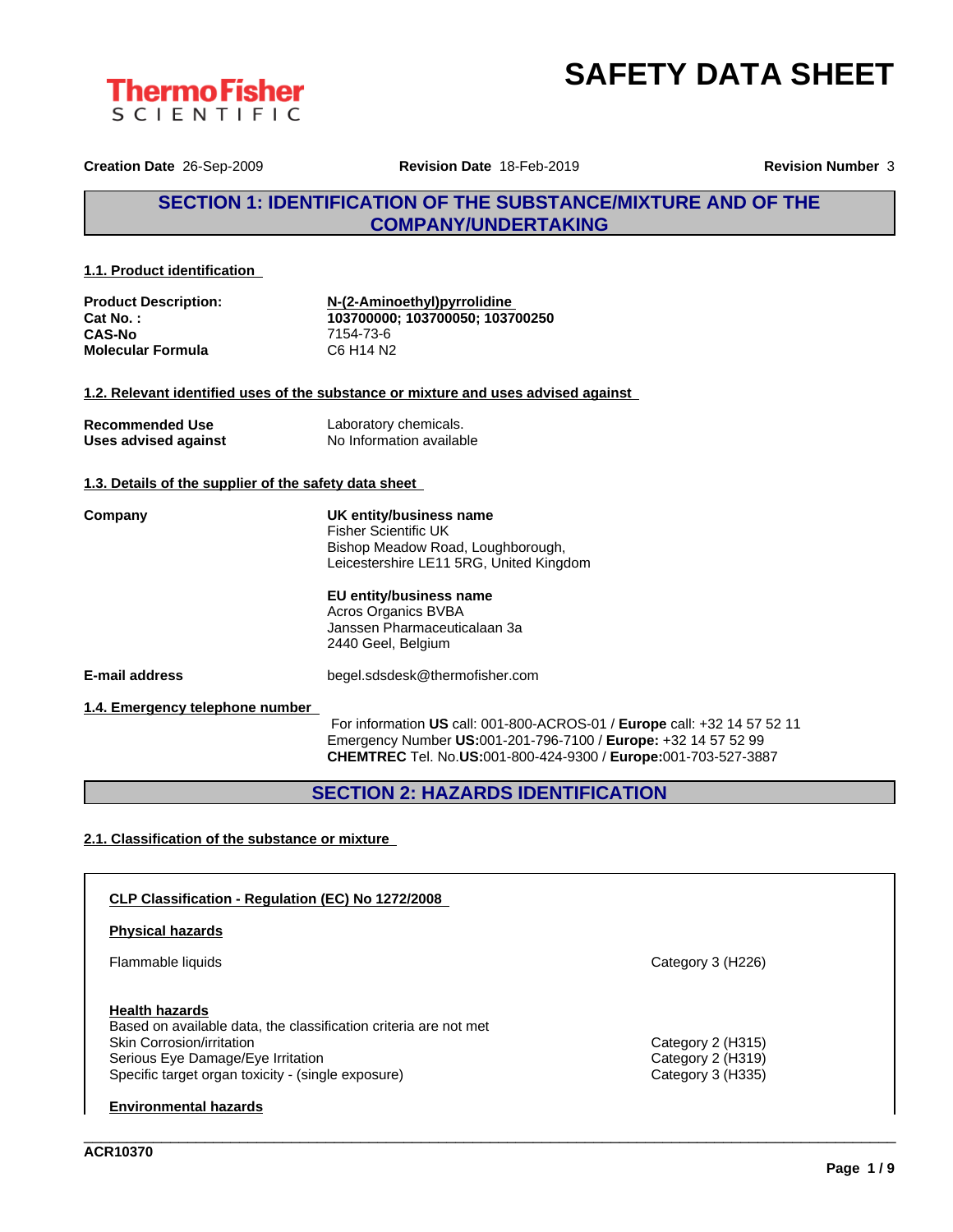# \_\_\_\_\_\_\_\_\_\_\_\_\_\_\_\_\_\_\_\_\_\_\_\_\_\_\_\_\_\_\_\_\_\_\_\_\_\_\_\_\_\_\_\_\_\_\_\_\_\_\_\_\_\_\_\_\_\_\_\_\_\_\_\_\_\_\_\_\_\_\_\_\_\_\_\_\_\_\_\_\_\_\_\_\_\_\_\_\_\_\_\_\_\_ **N-(2-Aminoethyl)pyrrolidine Revision Date** 18-Feb-2019

Based on available data, the classification criteria are not met

#### **2.2. Label elements**



**Signal Word Warning**

#### **Hazard Statements**

- H226 Flammable liquid and vapor
- H315 Causes skin irritation
- H335 May cause respiratory irritation
- H319 Causes serious eye irritation

#### **Precautionary Statements**

P261 - Avoid breathing dust/ fume/ gas/ mist/ vapors/ spray P302 + P352 - IF ON SKIN: Wash with plenty of soap and water

P280 - Wear protective gloves/ protective clothing/ eye protection/ face protection

P305 + P351 + P338 - IF IN EYES: Rinse cautiously with water for several minutes. Remove contact lenses, if present and easy to do. Continue rinsing

P210 - Keep away from heat/sparks/open flames/hot surfaces. - No smoking

#### **2.3. Other hazards**

No information available

# **SECTION 3: COMPOSITION/INFORMATION ON INGREDIENTS**

#### **3.1. Substances**

| <b>Component</b>        | <b>CAS-No</b> | EC-No.            | Weight % | CLP Classification - Regulation (EC) No<br>1272/2008            |
|-------------------------|---------------|-------------------|----------|-----------------------------------------------------------------|
| 1-Pyrrolidineethanamine | 7154-73-6     | EEC No. 230-509-5 | 99       | STOT SE 3 (H335)<br>Skin Irrit. 2 (H315)<br>Eye Irrit. 2 (H319) |

*Full text of Hazard Statements: see section 16*

# **SECTION 4: FIRST AID MEASURES**

#### **4.1. Description of first aid measures**

**Eye Contact** Rinse immediately with plenty of water, also under the eyelids, for at least 15 minutes. Get

\_\_\_\_\_\_\_\_\_\_\_\_\_\_\_\_\_\_\_\_\_\_\_\_\_\_\_\_\_\_\_\_\_\_\_\_\_\_\_\_\_\_\_\_\_\_\_\_\_\_\_\_\_\_\_\_\_\_\_\_\_\_\_\_\_\_\_\_\_\_\_\_\_\_\_\_\_\_\_\_\_\_\_\_\_\_\_\_\_\_\_\_\_\_

**ACR10370**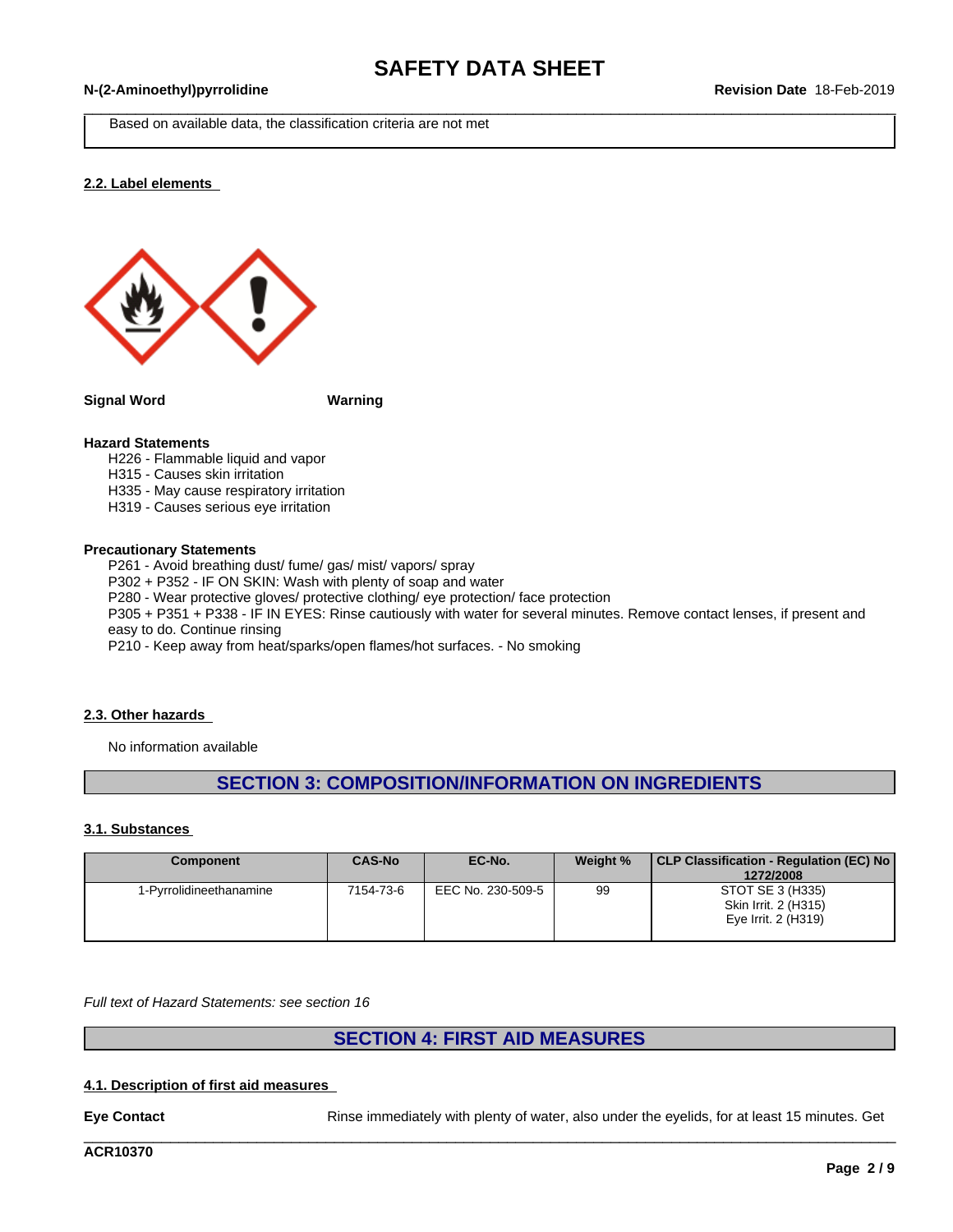# **SAFETY DATA SHEET**

|  | N-(2-Aminoethyl)pyrrolidine |
|--|-----------------------------|
|  |                             |

|                                                                  | medical attention.                                                                                                                                  |
|------------------------------------------------------------------|-----------------------------------------------------------------------------------------------------------------------------------------------------|
| <b>Skin Contact</b>                                              | Wash off immediately with plenty of water for at least 15 minutes. Obtain medical attention.                                                        |
| Ingestion                                                        | Do not induce vomiting. Obtain medical attention.                                                                                                   |
| <b>Inhalation</b>                                                | Move to fresh air. If breathing is difficult, give oxygen. If not breathing, give artificial<br>respiration. Obtain medical attention.              |
| <b>Self-Protection of the First Aider</b>                        | Ensure that medical personnel are aware of the material(s) involved, take precautions to<br>protect themselves and prevent spread of contamination. |
| 4.2. Most important symptoms and effects, both acute and delayed |                                                                                                                                                     |
|                                                                  | Breathing difficulties. Symptoms of overexposure may be headache, dizziness, tiredness,<br>nausea and vomiting                                      |
|                                                                  |                                                                                                                                                     |

#### **4.3. Indication of any immediate medical attention and special treatment needed**

**Notes to Physician** Treat symptomatically.

**SECTION 5: FIREFIGHTING MEASURES**

#### **5.1. Extinguishing media**

#### **Suitable Extinguishing Media**

Water spray. Carbon dioxide (CO<sub>2</sub>). Dry chemical.

**Extinguishing media which must not be used for safety reasons** No information available.

#### **5.2. Special hazards arising from the substance or mixture**

Flammable.

#### **Hazardous Combustion Products**

Nitrogen oxides (NOx), Carbon monoxide (CO), Carbon dioxide (CO2).

#### **5.3. Advice for firefighters**

As in any fire, wear self-contained breathing apparatus pressure-demand, MSHA/NIOSH (approved or equivalent) and full protective gear.

# **SECTION 6: ACCIDENTAL RELEASE MEASURES**

#### **6.1. Personal precautions, protective equipment and emergency procedures**

Ensure adequate ventilation. Use personal protective equipment. Remove all sources of ignition.

#### **6.2. Environmental precautions**

Prevent further leakage or spillage if safe to do so.

#### **6.3. Methods and material for containment and cleaning up**

Soak up with inert absorbent material (e.g. sand, silica gel, acid binder, universal binder, sawdust). Keep in suitable, closed containers for disposal. Remove all sources of ignition. Use spark-prooftools and explosion-proof equipment.

\_\_\_\_\_\_\_\_\_\_\_\_\_\_\_\_\_\_\_\_\_\_\_\_\_\_\_\_\_\_\_\_\_\_\_\_\_\_\_\_\_\_\_\_\_\_\_\_\_\_\_\_\_\_\_\_\_\_\_\_\_\_\_\_\_\_\_\_\_\_\_\_\_\_\_\_\_\_\_\_\_\_\_\_\_\_\_\_\_\_\_\_\_\_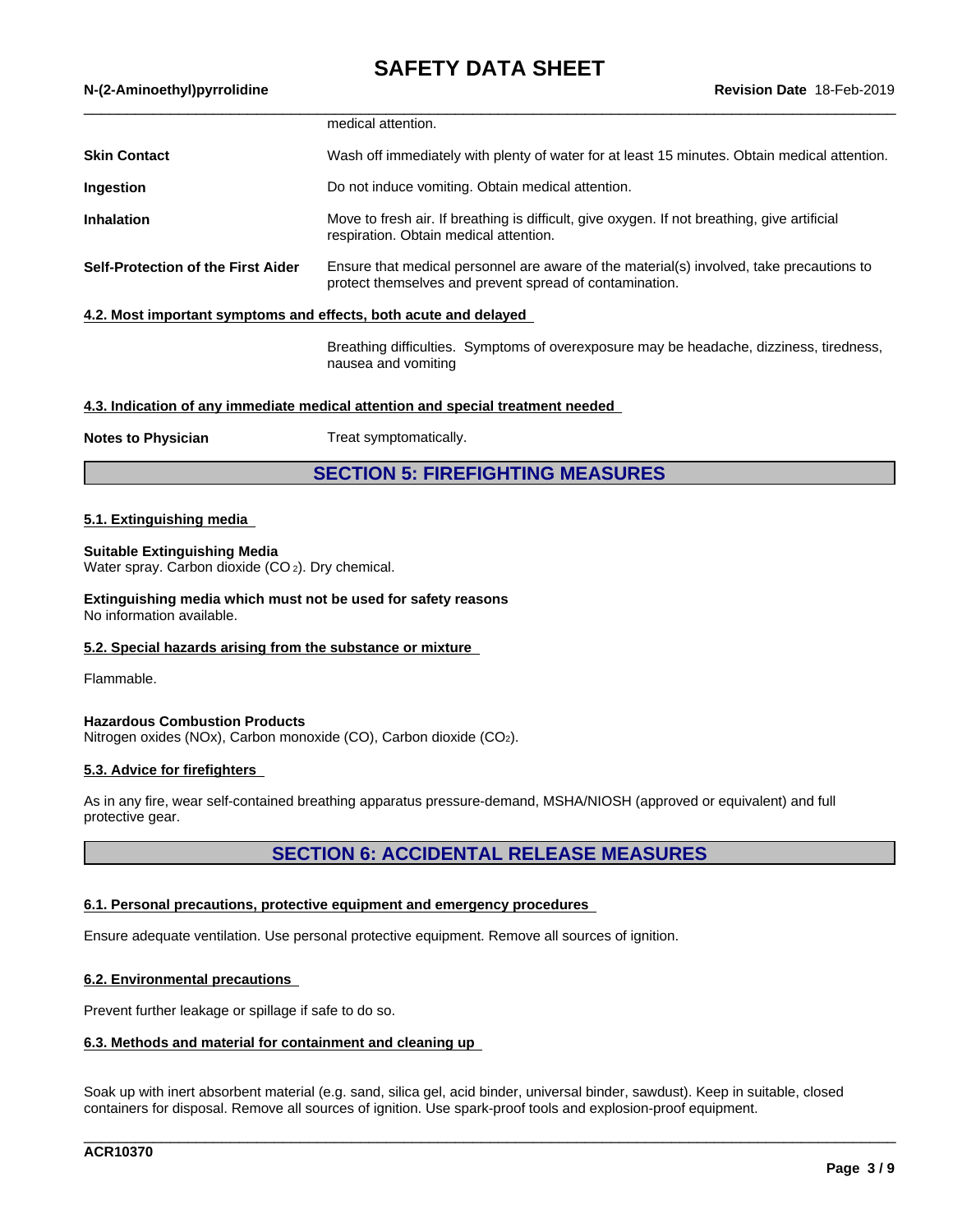#### **6.4. Reference to other sections**

Refer to protective measures listed in Sections 8 and 13.

# **SECTION 7: HANDLING AND STORAGE**

#### **7.1. Precautions for safe handling**

Ensure adequate ventilation. Wear personal protective equipment. Avoid contact with skin and eyes. Do not breathe vapors or spray mist. Avoid contact with clothing. Use explosion-proof equipment. Use only non-sparking tools. Wash hands before breaks and immediately after handling the product.

#### **Hygiene Measures**

Handle in accordance with good industrial hygiene and safety practice. Keep away from food, drink and animal feeding stuffs. Do not eat, drink or smoke when using this product. Remove and wash contaminated clothing before re-use. Wash hands before breaks and at the end of workday.

#### **7.2. Conditions for safe storage, including any incompatibilities**

Keep in a dry, cool and well-ventilated place. Keep container tightly closed. Keep away from heat and sources of ignition. Flammables area.

#### **7.3. Specific end use(s)**

Use in laboratories

# **SECTION 8: EXPOSURE CONTROLS/PERSONAL PROTECTION**

#### **8.1. Control parameters**

#### **Exposure limits**

This product, as supplied, does not contain any hazardous materials with occupational exposure limits established by the region specific regulatory bodies

#### **Biological limit values**

This product, as supplied, does not contain any hazardous materials with biological limits established by the region specific regulatory bodies

#### **Monitoring methods**

BS EN 14042:2003 Title Identifier: Workplace atmospheres. Guide for the application and use of procedures for the assessment of exposure to chemical and biological agents.

#### **Derived No Effect Level (DNEL)** No information available

| Route of exposure | Acute effects (local) | <b>Acute effects</b><br>(systemic) | <b>Chronic effects</b><br>(local) | <b>Chronic effects</b><br>(systemic) |
|-------------------|-----------------------|------------------------------------|-----------------------------------|--------------------------------------|
| Oral              |                       |                                    |                                   |                                      |
| Dermal            |                       |                                    |                                   |                                      |
| <b>Inhalation</b> |                       |                                    |                                   |                                      |

\_\_\_\_\_\_\_\_\_\_\_\_\_\_\_\_\_\_\_\_\_\_\_\_\_\_\_\_\_\_\_\_\_\_\_\_\_\_\_\_\_\_\_\_\_\_\_\_\_\_\_\_\_\_\_\_\_\_\_\_\_\_\_\_\_\_\_\_\_\_\_\_\_\_\_\_\_\_\_\_\_\_\_\_\_\_\_\_\_\_\_\_\_\_

#### **Predicted No Effect Concentration** No information available. **(PNEC)**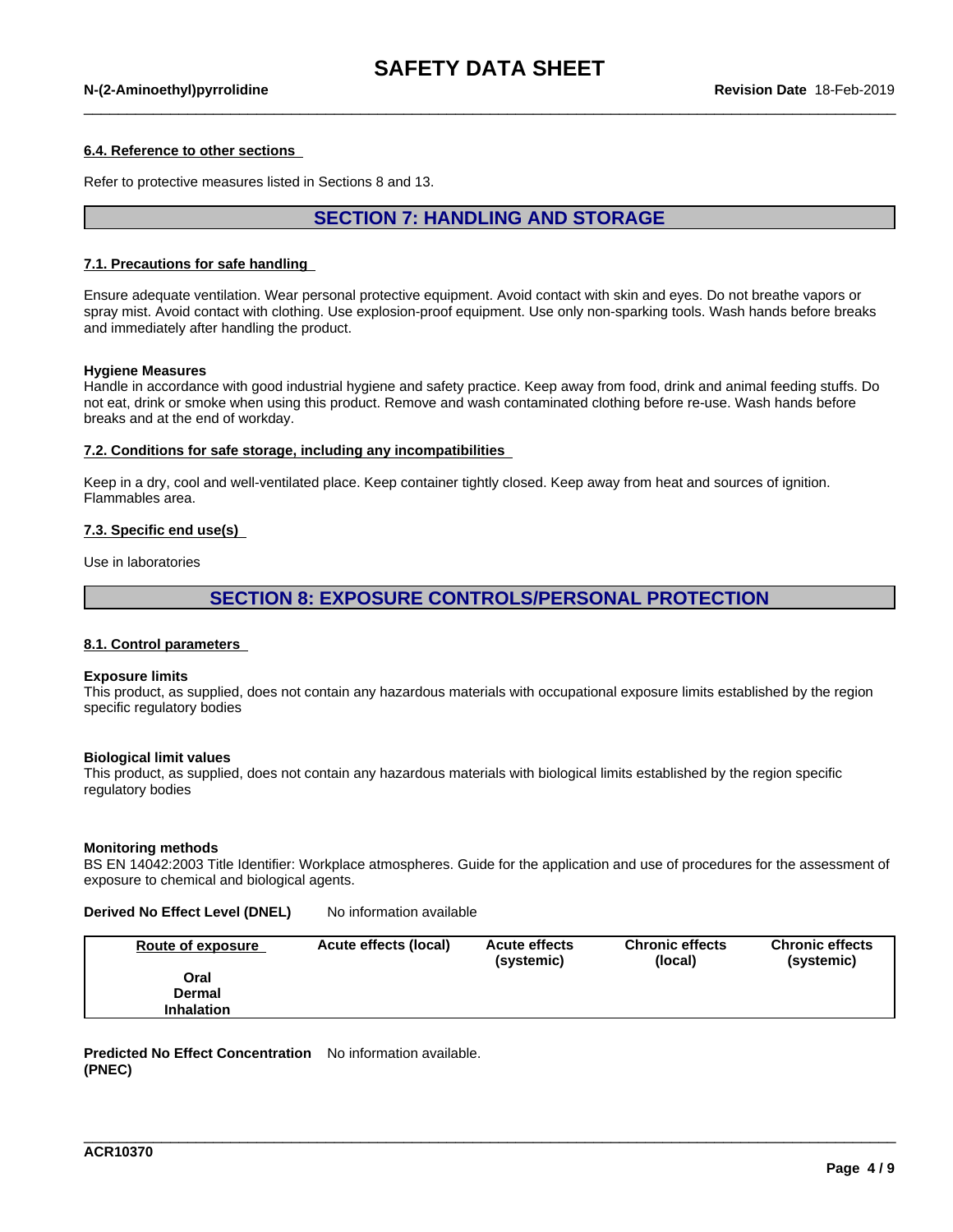# **SAFETY DATA SHEET**

# \_\_\_\_\_\_\_\_\_\_\_\_\_\_\_\_\_\_\_\_\_\_\_\_\_\_\_\_\_\_\_\_\_\_\_\_\_\_\_\_\_\_\_\_\_\_\_\_\_\_\_\_\_\_\_\_\_\_\_\_\_\_\_\_\_\_\_\_\_\_\_\_\_\_\_\_\_\_\_\_\_\_\_\_\_\_\_\_\_\_\_\_\_\_ **N-(2-Aminoethyl)pyrrolidine Revision Date** 18-Feb-2019

#### **8.2. Exposure controls**

#### **Engineering Measures**

Ensure that eyewash stations and safety showers are close to the workstation location.

Wherever possible, engineering control measures such as the isolation or enclosure of the process, the introduction of process or equipment changes to minimise release or contact, and the use of properly designed ventilation systems, should be adopted to control hazardous materials at source

#### **Personal protective equipment**

| Glove material         | <b>Breakthrough time Glove thickness</b><br><b>FU</b> standard | Glov |
|------------------------|----------------------------------------------------------------|------|
| <b>Hand Protection</b> | Protective gloves                                              |      |
| <b>Eye Protection</b>  | Goggles (European standard - EN 166)                           |      |

| <b>Glove material</b>    | <b>Breakthrough time Glove thickness</b> | <b>EU standard</b> | <b>Glove comments</b>                                                    |
|--------------------------|------------------------------------------|--------------------|--------------------------------------------------------------------------|
| Disposable gloves        | See manufacturers                        | EN 374             | (minimum requirement)                                                    |
|                          | recommendations                          |                    |                                                                          |
| Skin and body protection |                                          |                    | Wear appropriate protective gloves and clothing to prevent skin exposure |

Inspect gloves before use.

Please observe the instructions regarding permeability and breakthrough time which are provided by the supplier of the gloves. (Refer to manufacturer/supplier for information)

Ensure gloves are suitable for the task: Chemical compatability, Dexterity, Operational conditions, User susceptibility, e.g. sensitisation effects, also take into consideration the specific local conditions under which the product is used, such as the danger of cuts, abrasion.

Remove gloves with care avoiding skin contamination.

| A NIOSH/MSHA approved air purifying dust or mist respirator or European Standard EN<br>149.<br>To protect the wearer, respiratory protective equipment must be the correct fit and be used<br>and maintained properly      |
|----------------------------------------------------------------------------------------------------------------------------------------------------------------------------------------------------------------------------|
| In case of insufficient ventilation wear suitable respiratory equipment                                                                                                                                                    |
| Use a NIOSH/MSHA or European Standard EN 149:2001 approved respirator if exposure<br>limits are exceeded or if irritation or other symptoms are experienced.<br>When RPE is used a face piece Fit Test should be conducted |
|                                                                                                                                                                                                                            |

**Environmental exposure controls** No information available.

# **SECTION 9: PHYSICAL AND CHEMICAL PROPERTIES**

#### **9.1. Information on basic physical and chemical properties**

| Appearance<br><b>Physical State</b>         | Light brown<br>Liquid       |                                          |  |
|---------------------------------------------|-----------------------------|------------------------------------------|--|
| Odor                                        | No information available    |                                          |  |
| <b>Odor Threshold</b>                       | No data available           |                                          |  |
| рH                                          | No information available    |                                          |  |
| <b>Melting Point/Range</b>                  | No data available           |                                          |  |
| <b>Softening Point</b>                      | No data available           |                                          |  |
| <b>Boiling Point/Range</b>                  | 66 - 70 °C / 150.8 - 158 °F | @ 23 mmHg                                |  |
| <b>Flash Point</b>                          | 47 °C / 116.6 °F            | <b>Method</b> - No information available |  |
| <b>Evaporation Rate</b>                     | No data available           |                                          |  |
| <b>Flammability (solid,gas)</b>             | No information available    |                                          |  |
| <b>Explosion Limits</b>                     | No data available           |                                          |  |
| <b>Vapor Pressure</b>                       | No information available    |                                          |  |
| <b>Vapor Density</b>                        | No information available    | $(Air = 1.0)$                            |  |
| <b>Specific Gravity /</b><br><b>Density</b> | No data available 0.900     |                                          |  |
| <b>Bulk Density</b>                         | No data available           |                                          |  |
|                                             |                             |                                          |  |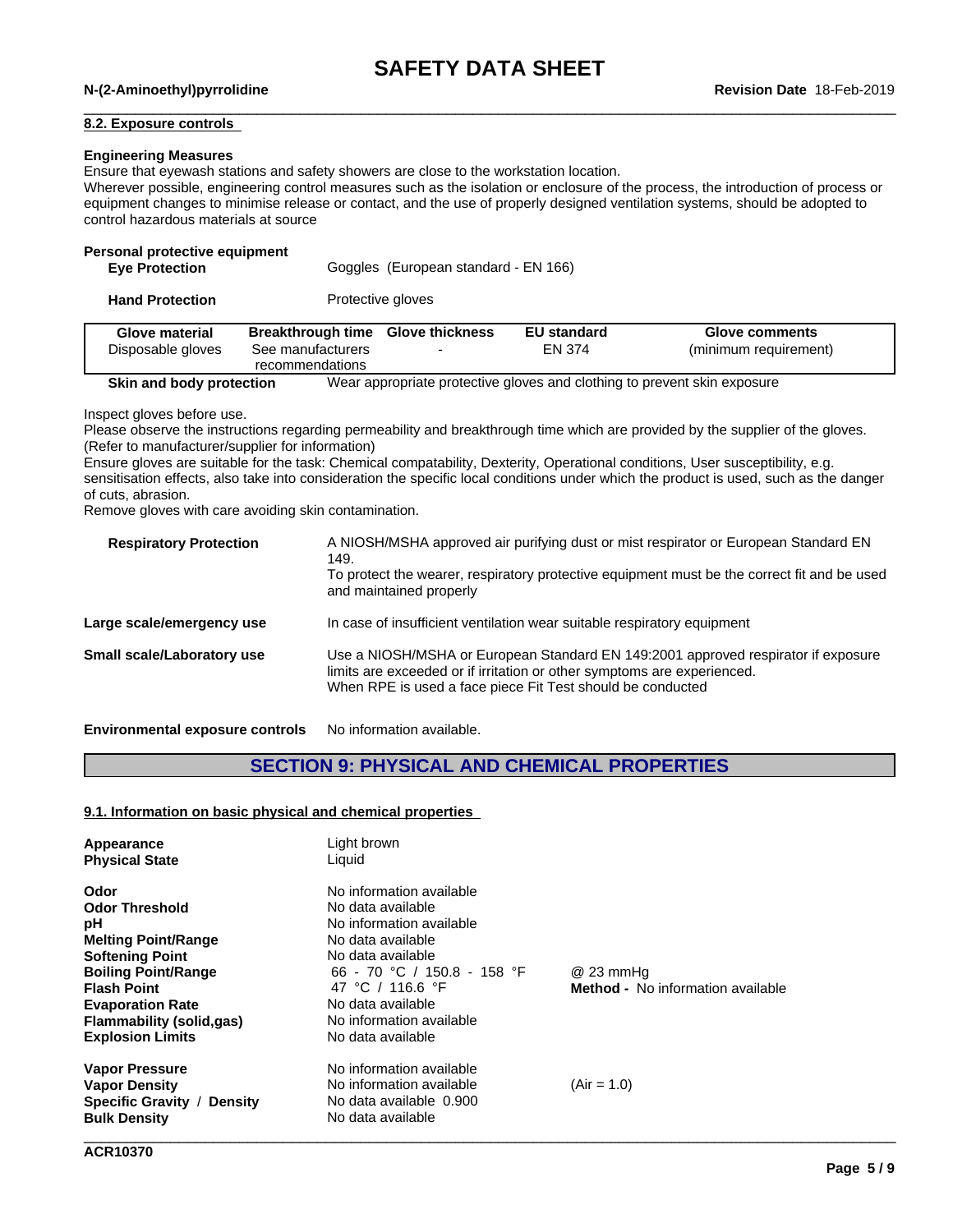# **SAFETY DATA SHEET**<br>Revision Date 18-Feb-2019

| <b>Water Solubility</b>                        | No information available          |  |
|------------------------------------------------|-----------------------------------|--|
| Solubility in other solvents                   | No information available          |  |
| <b>Partition Coefficient (n-octanol/water)</b> |                                   |  |
| <b>Autoignition Temperature</b>                | No data available                 |  |
| <b>Decomposition Temperature</b>               | No data available                 |  |
| <b>Viscosity</b>                               | No data available                 |  |
| <b>Explosive Properties</b>                    | No information available          |  |
| <b>Oxidizing Properties</b>                    | No information available          |  |
| 9.2. Other information                         |                                   |  |
| <b>Molecular Formula</b>                       | C6 H <sub>14</sub> N <sub>2</sub> |  |
| <b>Molecular Weight</b>                        | 114.19                            |  |

# **SECTION 10: STABILITY AND REACTIVITY**

| 10.1. Reactivity                                              | None known, based on information available             |
|---------------------------------------------------------------|--------------------------------------------------------|
| 10.2. Chemical stability                                      | Moisture sensitive, Air sensitive.                     |
| 10.3. Possibility of hazardous reactions                      |                                                        |
| <b>Hazardous Polymerization</b><br><b>Hazardous Reactions</b> | No information available.<br>No information available. |
| 10.4. Conditions to avoid                                     | Exposure to air. Exposure to moist air or water.       |
| 10.5. Incompatible materials                                  | None known.                                            |

# **10.6. Hazardous decomposition products**

Nitrogen oxides (NOx). Carbon monoxide (CO). Carbon dioxide (CO2).

# **SECTION 11: TOXICOLOGICAL INFORMATION**

### **11.1. Information on toxicologicaleffects**

| <b>Product Information</b>                                                  | No acute toxicity information is available for this product |
|-----------------------------------------------------------------------------|-------------------------------------------------------------|
| (a) acute toxicity;<br>Oral<br>Dermal<br><b>Inhalation</b>                  | No data available<br>No data available<br>No data available |
| (b) skin corrosion/irritation;                                              | No data available                                           |
| (c) serious eye damage/irritation;                                          | No data available                                           |
| (d) respiratory or skin sensitization;<br><b>Respiratory</b><br><b>Skin</b> | No data available<br>No data available                      |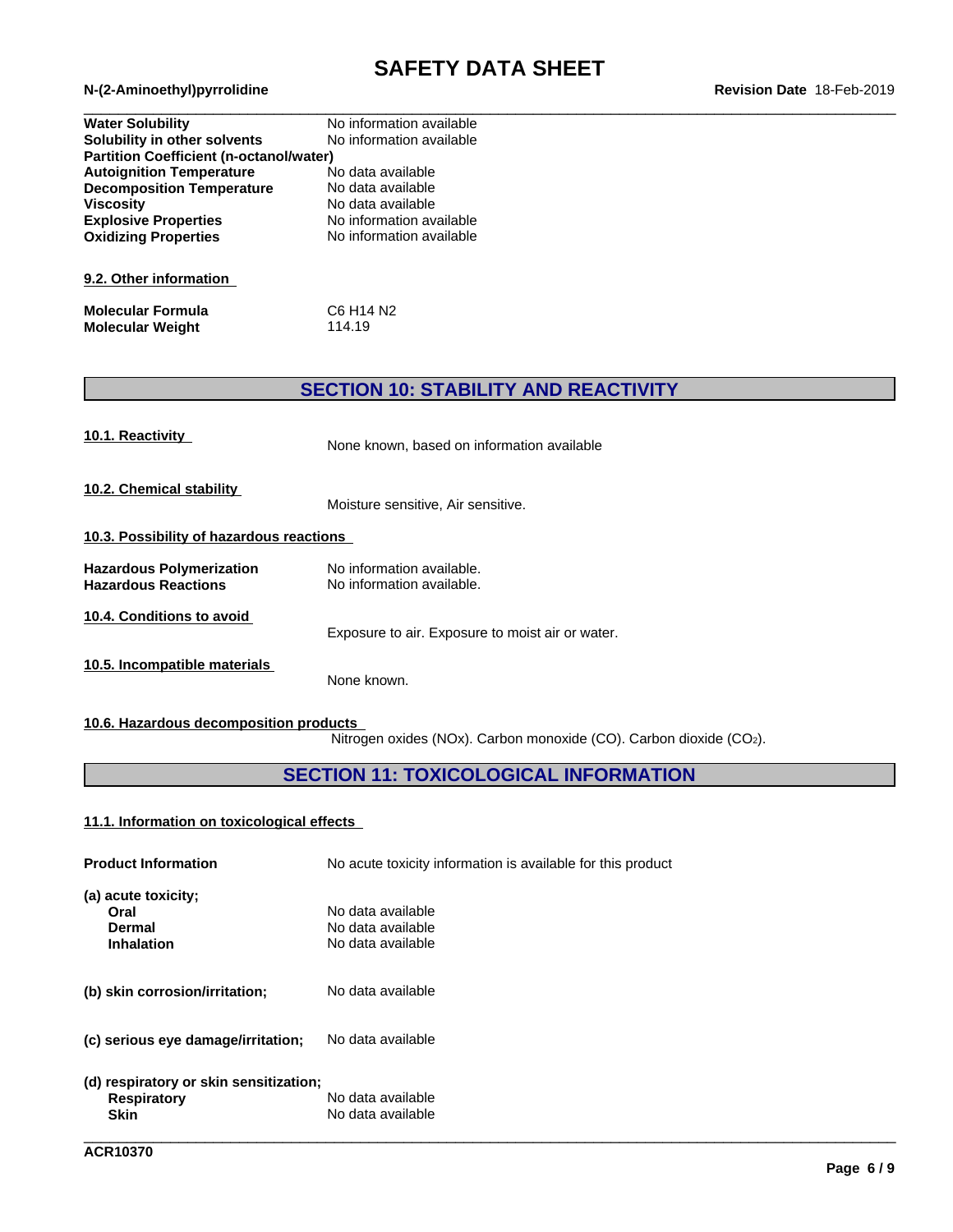# **SAFETY DATA SHEET**<br>Revision Date 18-Feb-2019

| (e) germ cell mutagenicity;  | No data available                                                                                                      |
|------------------------------|------------------------------------------------------------------------------------------------------------------------|
| (f) carcinogenicity;         | No data available                                                                                                      |
|                              | There are no known carcinogenic chemicals in this product                                                              |
| (g) reproductive toxicity;   | No data available                                                                                                      |
| (h) STOT-single exposure;    | No data available                                                                                                      |
| (i) STOT-repeated exposure;  | No data available                                                                                                      |
| <b>Target Organs</b>         | No information available.                                                                                              |
| (j) aspiration hazard;       | No data available                                                                                                      |
| <b>Other Adverse Effects</b> | The toxicological properties have not been fully investigated.                                                         |
| delayed                      | Symptoms / effects, both acute and Symptoms of overexposure may be headache, dizziness, tiredness, nausea and vomiting |

# **SECTION 12: ECOLOGICAL INFORMATION**

| 12.1. Toxicity<br><b>Ecotoxicity effects</b>                                                                                                     | Contains no substances known to be hazardous to the environment or that are not<br>degradable in waste water treatment plants.                                                                                |
|--------------------------------------------------------------------------------------------------------------------------------------------------|---------------------------------------------------------------------------------------------------------------------------------------------------------------------------------------------------------------|
| 12.2. Persistence and degradability No information available                                                                                     |                                                                                                                                                                                                               |
| 12.3. Bioaccumulative potential                                                                                                                  | No information available                                                                                                                                                                                      |
| 12.4. Mobility in soil                                                                                                                           | No information available                                                                                                                                                                                      |
| 12.5. Results of PBT and vPvB<br>assessment                                                                                                      | No data available for assessment.                                                                                                                                                                             |
| 12.6. Other adverse effects<br><b>Endocrine Disruptor Information</b><br><b>Persistent Organic Pollutant</b><br><b>Ozone Depletion Potential</b> | This product does not contain any known or suspected endocrine disruptors<br>This product does not contain any known or suspected substance<br>This product does not contain any known or suspected substance |

# **SECTION 13: DISPOSAL CONSIDERATIONS**

#### **13.1. Waste treatment methods**

| Waste from Residues / Unused | Chemical waste generators must determine whether a discarded chemical is classified as a |
|------------------------------|------------------------------------------------------------------------------------------|
| <b>Products</b>              | hazardous waste. Consult local, regional, and national hazardous waste regulations to    |
|                              | ensure complete and accurate classification.                                             |

\_\_\_\_\_\_\_\_\_\_\_\_\_\_\_\_\_\_\_\_\_\_\_\_\_\_\_\_\_\_\_\_\_\_\_\_\_\_\_\_\_\_\_\_\_\_\_\_\_\_\_\_\_\_\_\_\_\_\_\_\_\_\_\_\_\_\_\_\_\_\_\_\_\_\_\_\_\_\_\_\_\_\_\_\_\_\_\_\_\_\_\_\_\_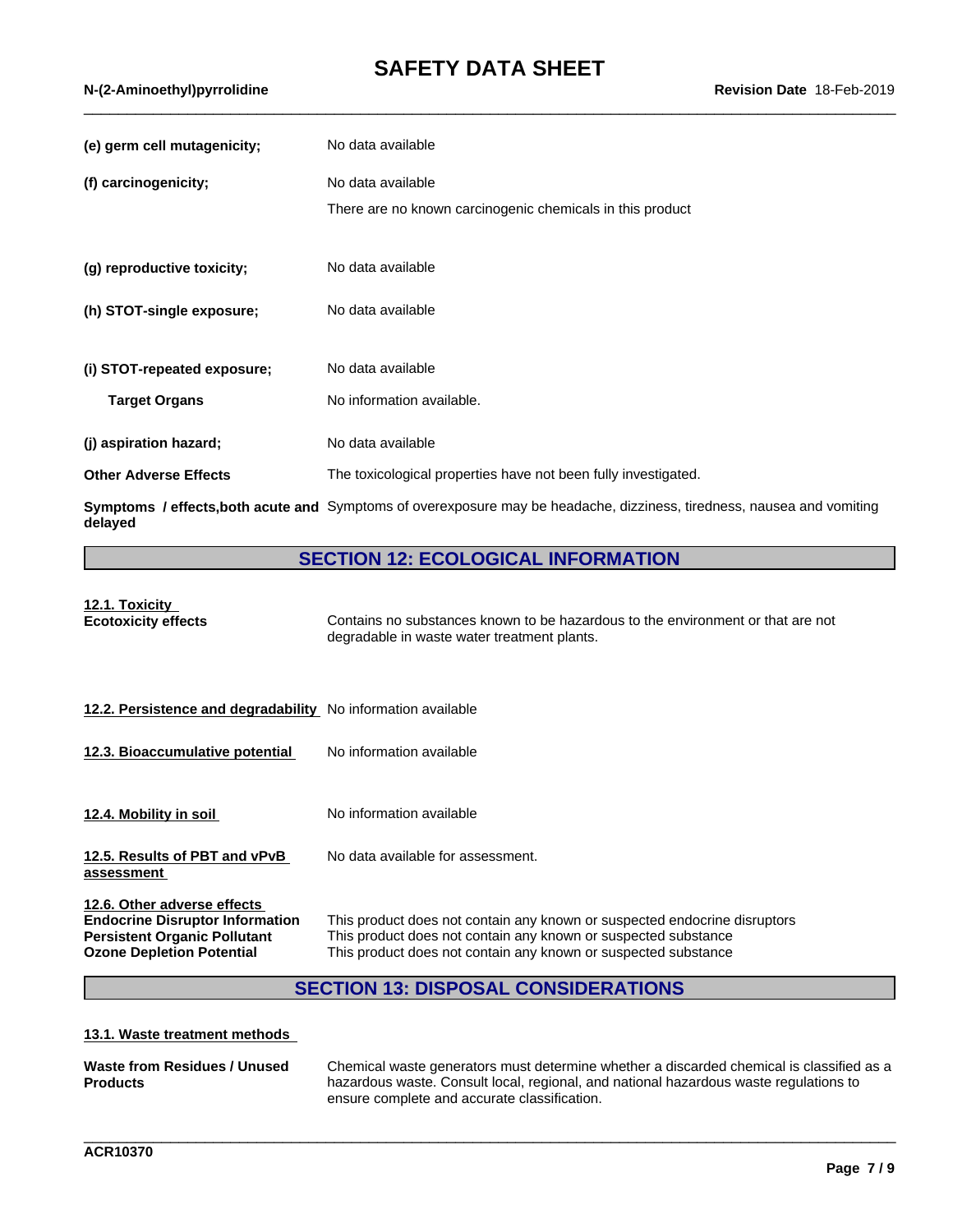# **SAFETY DATA SHEET**<br>Revision Date 18-Feb-2019

| N-(2-Aminoethyl)pyrrolidine    | Revision Date 18-Feb-2019                                                                                     |
|--------------------------------|---------------------------------------------------------------------------------------------------------------|
| <b>Contaminated Packaging</b>  | Empty remaining contents. Dispose of in accordance with local regulations. Do not re-use<br>empty containers. |
| European Waste Catalogue (EWC) | According to the European Waste Catalogue, Waste Codes are not product specific, but<br>application specific. |
| <b>Other Information</b>       | Waste codes should be assigned by the user based on the application for which the product<br>was used.        |
|                                |                                                                                                               |

# **SECTION 14: TRANSPORT INFORMATION**

#### **IMDG/IMO**

| 14.1. UN number                  | UN1993                  |
|----------------------------------|-------------------------|
| 14.2. UN proper shipping name    | FLAMMABLE LIQUID, N.O.S |
| 14.3. Transport hazard class(es) |                         |
| 14.4. Packing group              |                         |

**ADR** 

| 14.1. UN number                  | UN1993                         |
|----------------------------------|--------------------------------|
| 14.2. UN proper shipping name    | <b>FLAMMABLE LIQUID. N.O.S</b> |
| 14.3. Transport hazard class(es) |                                |
| 14.4. Packing group              | Ш                              |

**IATA** 

| 14.1. UN number                  | UN1993                    |
|----------------------------------|---------------------------|
| 14.2. UN proper shipping name    | FLAMMABLE LIQUID, N.O.S.* |
| 14.3. Transport hazard class(es) |                           |
| 14.4. Packing group              |                           |
|                                  |                           |

**14.5. Environmental hazards** No hazards identified

**14.6. Special precautions for user** No special precautions required

**14.7. Transport in bulk according to** Not applicable, packaged goods **Annex II of MARPOL73/78 and the IBC Code** 

# **SECTION 15: REGULATORY INFORMATION**

**15.1. Safety, health and environmental regulations/legislation specific for the substance or mixture**

**International Inventories** X = listed.

| Component                    | EINECS                    | <b>ELINCS</b> | <b>NLP</b> | <b>TSCA</b> | <b>DSL</b> | <b>NDSL</b> | <b>PICCS</b> | <b>ENCS</b> | <b>IECSC</b> | <b>AICS</b> | <b>KECL</b> |
|------------------------------|---------------------------|---------------|------------|-------------|------------|-------------|--------------|-------------|--------------|-------------|-------------|
| .<br>1-Pvrrolidineethanamine | - ⊐-5∩0.<br>230<br>-ບບວ-ບ |               |            |             |            |             |              |             |              |             |             |

\_\_\_\_\_\_\_\_\_\_\_\_\_\_\_\_\_\_\_\_\_\_\_\_\_\_\_\_\_\_\_\_\_\_\_\_\_\_\_\_\_\_\_\_\_\_\_\_\_\_\_\_\_\_\_\_\_\_\_\_\_\_\_\_\_\_\_\_\_\_\_\_\_\_\_\_\_\_\_\_\_\_\_\_\_\_\_\_\_\_\_\_\_\_

### **National Regulations**

Take note of Control of Substances Hazardous to Health Regulations (COSHH) 2002 and 2005 Amendment.

#### **15.2. Chemical safety assessment**